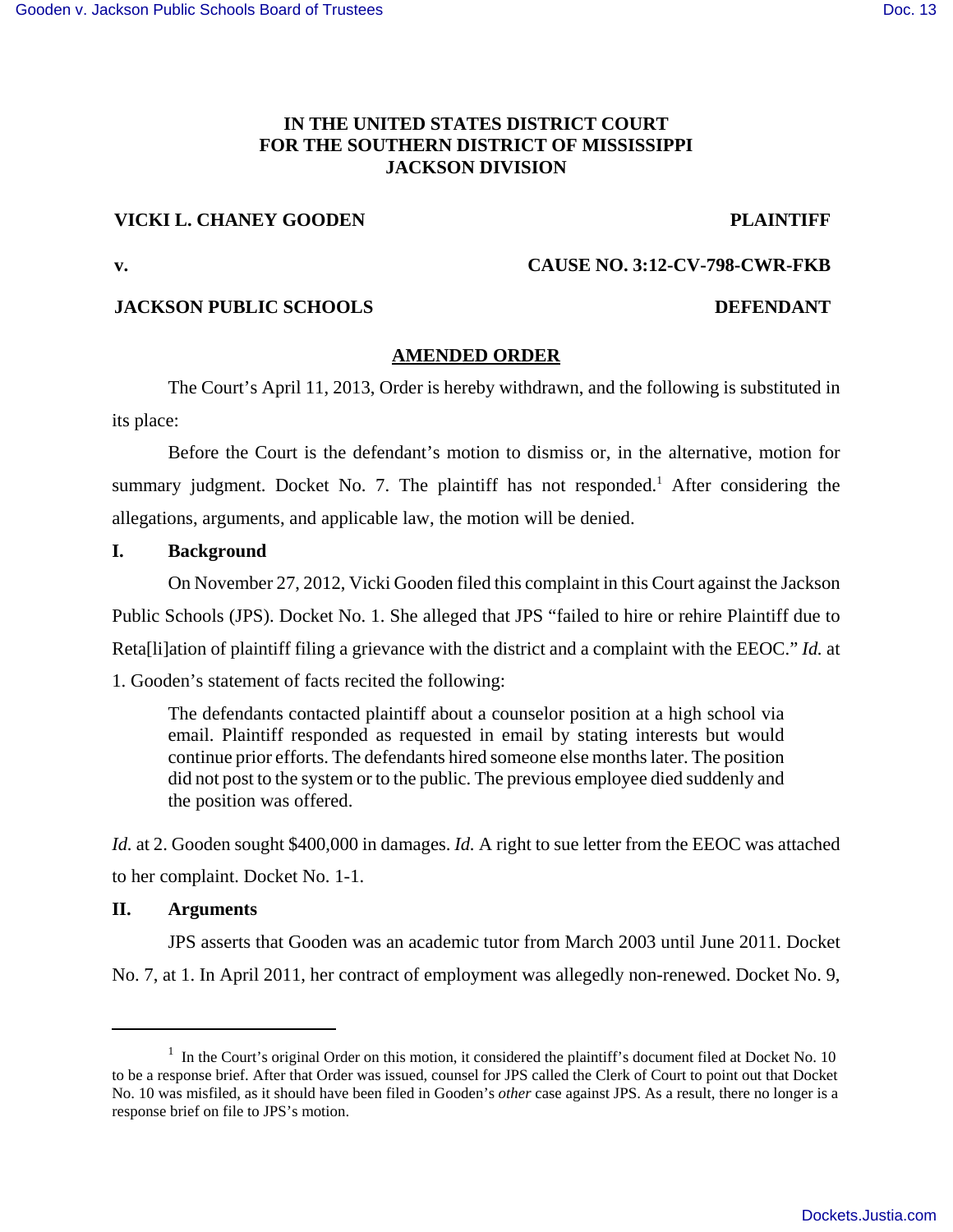at 1. Gooden filed a Charge of Discrimination with the EEOC in October 2011, then filed a wrongful termination suit in this Court in April 2012. *Id.* at 2 (referencing Cause No. 3:12-CV-221<sup>2</sup>). In June 2012, she filed a second Charge of Discrimination with the EEOC. *Id.* That is the Charge at the heart of this, her second lawsuit.

After reciting those facts, JPS argues that Gooden has not stated a retaliation claim because although she was non-renewed as an academic tutor, she never actually applied for re-employment as a high school counselor, which is the factual basis for this suit. *Id.* at 4-5. Her email response expressing interest in being a counselor was not enough, it says. *Id.* at 5. Then, in a summary judgment-type argument, JPS claims there is no evidence of causal link between Gooden's EEOC Charge and its failure to hire her as a counselor. *Id.* at 6.

#### **III. Legal Standards**

## **A. Motion to Dismiss Standard**

Federal Rule of Civil Procedure 12(b)(6) authorizes dismissal of actions that fail "to state a claim upon which relief can be granted." Fed. R. Civ. P. 12(b)(6).

When considering a motion to dismiss pursuant to Rule 12(b)(6), the Court accepts the plaintiff's factual allegations as true and makes reasonable inferences in the plaintiff's favor. *Ashcroft v. Iqbal*, 556 U.S. 662, 678 (2009). The complaint must contain "more than an unadorned, the defendant-unlawfully-harmed-me accusation," but need not have "detailed factual allegations." *Id.* (quotation marks and citation omitted). The plaintiff's claims must also be plausible on their face, which means there is "factual content that allows the court to draw the reasonable inference that the defendant is liable for the misconduct alleged." *Id.* (citation omitted). The Court need not accept as true "[t]hreadbare recitals of the elements of a cause of action, supported by mere conclusory statements." *Id.* (citation omitted).

Since *Iqbal*, the Fifth Circuit has clarified that the Supreme Court's "emphasis on the plausibility of a complaint's allegations does not give district courts license to look behind those allegations and independently assess the likelihood that the plaintiff will be able to prove them at trial." *Harold H. Huggins Realty, Inc. v. FNC, Inc.*, 634 F.3d 787, 803 n.44 (5th Cir. 2011).

### **B. Summary Judgment Standard**

 $2$  JPS has now moved to dismiss that suit for lack of federal question jurisdiction.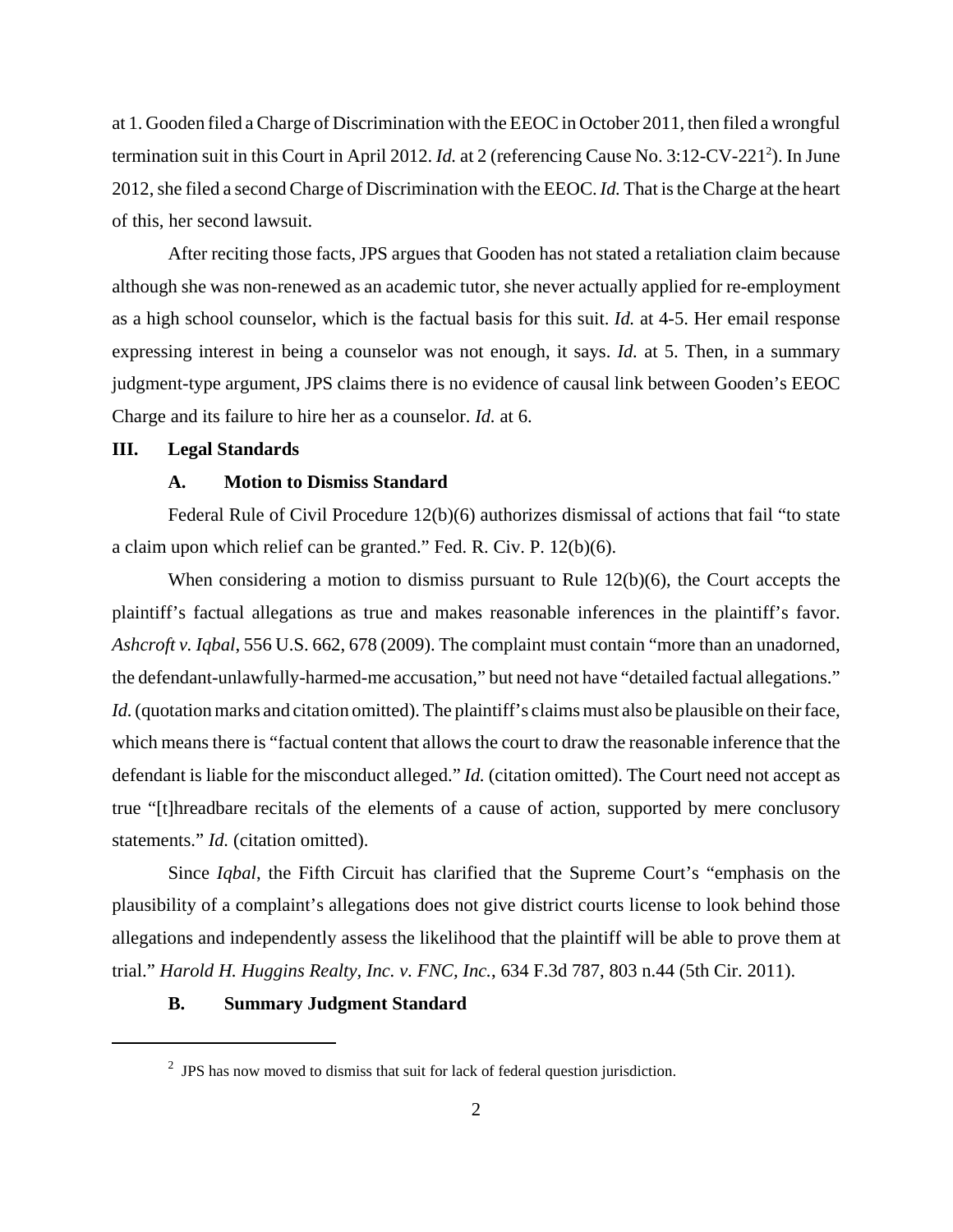Summary judgment is appropriate when "the movant shows that there is no genuine dispute as to any material fact and the movant is entitled to judgment as a matter of law." Fed. R. Civ. P. 56(a). "[T]he party moving forsummary judgment must demonstrate the absence of a genuine issue of material fact, but need not negate the elements of the nonmovant's case. If the moving party fails to meet this initial burden, the motion must be denied, regardless of the nonmovant's response." *Little v. Liquid Air Corp.*, 37 F.3d 1069, 1075 (5th Cir. 1994) (en banc) (quotations marks, citations, and emphasis omitted). The Court views the evidence and draws reasonable inferences in the light most favorable to the non-movant. *Maddox v. Townsend and Sons, Inc.*, 639 F.3d 214, 216 (5th Cir. 2011).

#### **IV. Discussion**

"A plaintiff establishes a prima facie case for unlawful retaliation by proving (1) that she engaged in activity protected by Title VII, (2) that an adverse employment action occurred, and (3) that a causal link existed between the protected activity and the adverse employment action." *Long v. Eastfield Coll.*, 88 F.3d 300, 304 (5th Cir. 1996) (citation omitted). It is undisputed that Gooden engaged in protected activity. JPS takes issue only with the second and third prongs of the retaliation analysis.

Accepting Gooden's factual allegations as true and making reasonable inferences in her favor, as the Court must at this stage, and "giving every benefit of the doubt to Plaintiff since she is proceeding *pro se*," *Alfsen v. Beau Rivage Resorts, Inc.*, No. 1:07-CV-1105, 2009 WL 259622, at \*3 (S.D. Miss. Feb. 3, 2009), Gooden's complaint sufficiently stakes out a plausible retaliation claim. *See also Bohanna v. Tunica Cnty.*, No. 2:08-CV-164, 2009 WL 5818652, at \*2 (N.D. Miss. Feb. 19, 2010). Her complaint states that JPS failed to hire her for a new position after she filed an internal grievance and an EEOC Charge of Discrimination, even though she wrote JPS to express interest in the position. Although JPS claims that Gooden did not actually apply for the position, Gooden's complaint alleges that JPS did not post the position description to the public, which reasonably suggests that Gooden was not able to formally apply for the position. JPS's mere assertion that the position description *was* posted on its website is not appropriate for consideration under the applicable standard of review.

JPS's motion for summary judgment will be denied for two reasons. First, it is premature to require the plaintiff to produce summary judgment evidence at this juncture. She has not had the